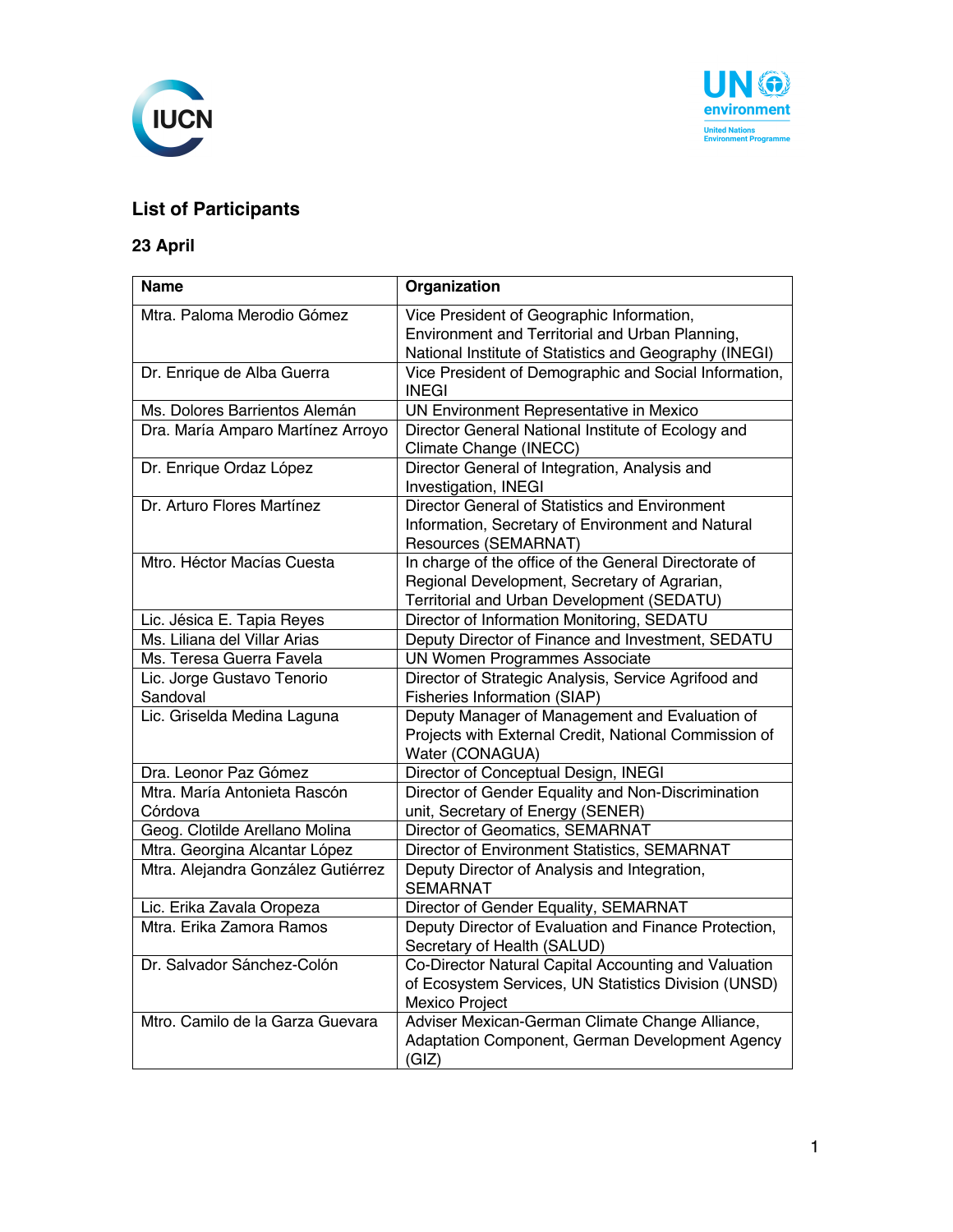| Dra. Margarita Velázquez Gutiérrez | Director of the Regional Centre for Multidisciplinary  |
|------------------------------------|--------------------------------------------------------|
|                                    | Investigations, National Autonomous University of      |
|                                    | Mexico (CRIM-UNAM)                                     |
| Lic. María Guadalupe Martínez      | Director of the Advisory department, National Agrarian |
| Yáñez                              | Registry (RAN)                                         |
| Mr. Francisco Javier Jiménez Nava  | Deputy Director General of Natural Resources and       |
|                                    | Environment, INEGI                                     |
| Ms. Adriana Oropeza Lliteras       | Director of Technical Coordination                     |
| Ms. Jesarela López Aguilar         | Director of Analysis and Management of the             |
|                                    | Subsystem                                              |
| Mtra. Ana Laura Pineda             | Director General of Statistics, Information and Gender |
|                                    | Capacitation, National Institute of Women              |
|                                    | (INMUJERES)                                            |
| Ms. María Eugenia Medina           | Director of Gender Statistics, INMUJERES               |
| Mr. Alejandro Cano                 | Deputy Director of Statistics Analysis, INMUJERES      |
| Ing. Orlando Jaimes Martínez       | Deputy Manager of Water Planning, CONAGUA              |
| Ing. José Guevara Miranda          | Project Manager, CONAGUA                               |
| Ms. Griselda Franco Piedra         | Consultant                                             |
| Lic. Thanya Sophia Crespo Toledo   | Environmental Analyst, INEGI                           |
| Ms. Lorena Aguilar                 | Director a.i. Global Programme on Governance and       |
|                                    | Rights (GPGR) and Senior Global Gender Advisor,        |
|                                    | International Union for Conservation of Nature (IUCN - |
|                                    | GPGR)                                                  |
| Ms. Itzá Castañeda                 | Consultant, IUCN - GPGR                                |
| Ms. Laura Sabater Zamora           | Consultant, IUCN - GPGR                                |
| Ms. María Zorrilla                 | Coordinator of Implementation of National Biodiversity |
|                                    | Strategy, National Commission for the Knowledge and    |
|                                    | Use of Biodiversity (CONABIO)                          |
| Geog. Carlos Guerrero Elemen       | Director General of Geography and Environment,         |
|                                    | <b>INEGI</b>                                           |
| Johan Stefanno Torres Famania      | Chief of Systems, CONAGUA                              |
| Ms. Yeeun Cho                      | Investigator, UN Environment Mexico                    |
| Vannesa Moreno                     | Chief of Department, INEGI                             |
| Eréndira Arteaga Botello           | Deputy Manager of Management Support, CONAGUA          |
| Byanka Barbosa López               | Liaison, INEGI                                         |
| Yazmín Eréndira Vicario Marín      | Chief of Department, INEGI                             |
| Shellsea A. Becerra Espinosa       | Liaison, INEGI                                         |
| José Guillermo Castillo            | Director of Area, INEGI                                |
| Leticia Deschamps                  | Coordinator of Projects, Inter-American Institute for  |
|                                    | Cooperation on Agriculture IICA                        |
| Luciana Ludlow Paz                 | Specialist Territorial Governance, IUCN Mexico         |
| Silvio Simonit                     | Coordinator of Operations, IUCN Mexico                 |
| Nicolas Diódoro Juvenal            | Chief of Project, CONAGUA                              |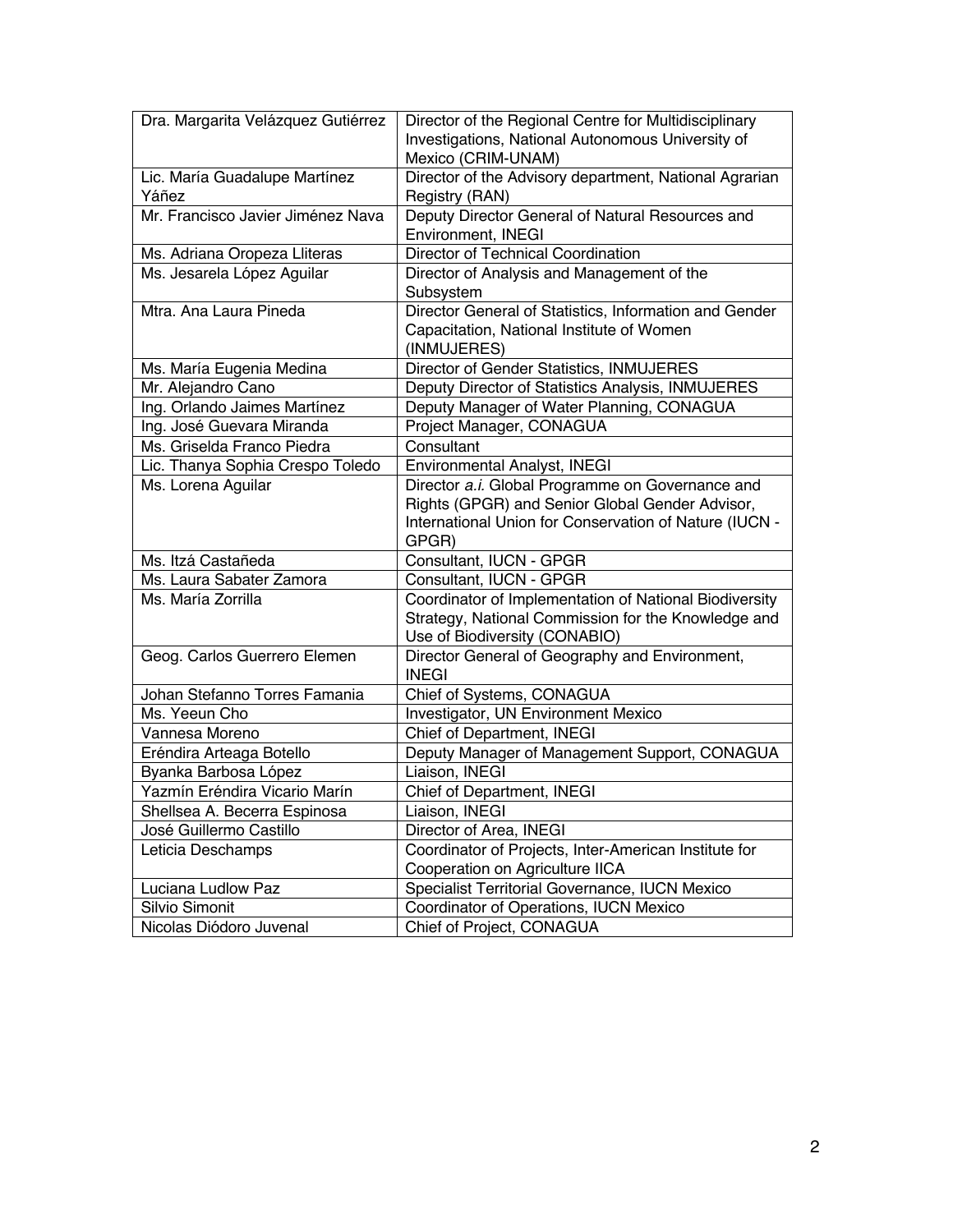## **24 April**

| Name                               | Organization                                                                         |
|------------------------------------|--------------------------------------------------------------------------------------|
| Mtra. Paloma Merodio Gómez         | Vice President of Geographic Information,                                            |
|                                    | Environment and Territorial and Urban Planning,                                      |
|                                    | National Institute of Statistics and Geography (INEGI)                               |
| Ms. Dolores Barrientos Alemán      | UN Environment Representative in Mexico                                              |
| Lic. Jésica E. Tapia Reyes         | Director of Information Monitoring, SEDATU                                           |
| Ms. Liliana del Villar Arias       | Deputy Director of Finance and Investment, SEDATU                                    |
| Lic. Jorge Gustavo Tenorio         | Director of Strategic Analysis, Service Agrifood and                                 |
| Sandoval                           | Fisheries Information (SIAP)                                                         |
| Mtra. María Antonieta Rascón       | Director of Gender Equality and Non-Discrimination                                   |
| Córdova                            | unit, Secretary of Energy (SENER)                                                    |
| Geog. Clotilde Arellano Molina     | Director of Geomatics, SEMARNAT                                                      |
| Mtra. Georgina Alcantar López      | Director of Environment Statistics, SEMARNAT                                         |
| Mtra. Alejandra González Gutiérrez | Deputy Director of Analysis and Integration,<br><b>SEMARNAT</b>                      |
| Lic. Erika Zavala Oropeza          | Director of Gender Equality, SEMARNAT                                                |
| Mtra. Erika Zamora Ramos           | Deputy Director of Evaluation and Finance Protection,<br>Secretary of Health (SALUD) |
| Dra. Margarita Velázquez Gutiérrez | Director of the Regional Centre for Multidisciplinary                                |
|                                    | Investigations, National Autonomous University of<br>Mexico (CRIM-UNAM)              |
| Lic. María Guadalupe Martínez      | Director of the Advisory department, National Agrarian                               |
| Yáñez                              | Registry (RAN)                                                                       |
| Mr. Francisco Javier Jiménez Nava  | Deputy Director General of Natural Resources and<br>Environment, INEGI               |
| Ms. Adriana Oropeza Lliteras       | Director of Technical Coordination                                                   |
| Ms. Jesarela López Aguilar         | Director of Analysis and Management of the                                           |
|                                    | Subsystem                                                                            |
| Mr. Alejandro Cano                 | Deputy Director of Statistics Analysis, INMUJERES                                    |
| Ing. Orlando Jaimes Martínez       | Deputy Manager of Water Planning, National                                           |
|                                    | Commission of Water (CONAGUA)                                                        |
| Ing. José Guevara Miranda          | Project Manager, CONAGUA                                                             |
| Ms. Griselda Franco Piedra         | Consultant                                                                           |
| Dra. Celine Jacquin                | Manager of Investigation and Applied Development,                                    |
|                                    | World Resources Institute (WRI)                                                      |
| Lic. Thanya Sophia Crespo Toledo   | Environmental Analyst, INEGI                                                         |
| Ms. Lorena Aguilar                 | Director a.i. Global Programme on Governance and                                     |
|                                    | Rights (GPGR) and Senior Global Gender Advisor,                                      |
|                                    | International Union for Conservation of Nature (IUCN -                               |
|                                    | GPGR/ Global Gender Office, GGO)                                                     |
| Ms. Itzá Castañeda                 | Consultant, IUCN GGO                                                                 |
| Ms. Laura Sabater Zamora           | Consultant, IUCN GGO                                                                 |
| Ms. María Zorrilla                 | Coordinator of Implementation of National Biodiversity                               |
|                                    | Strategy, National Commission for the Knowledge and                                  |
|                                    | Use of Biodiversity (CONABIO)                                                        |
| Mr. Johan Stefanno Torres          | Chief of Systems, CONAGUA                                                            |
| Famania                            |                                                                                      |
| Ms. Yeeun Cho                      | Investigator, UN Environment Mexico                                                  |
| Ms. Laura Bolañas Sánchez          | <b>INEGI</b>                                                                         |
| Ms. Byanka Barbosa López           | Liaison, INEGI                                                                       |